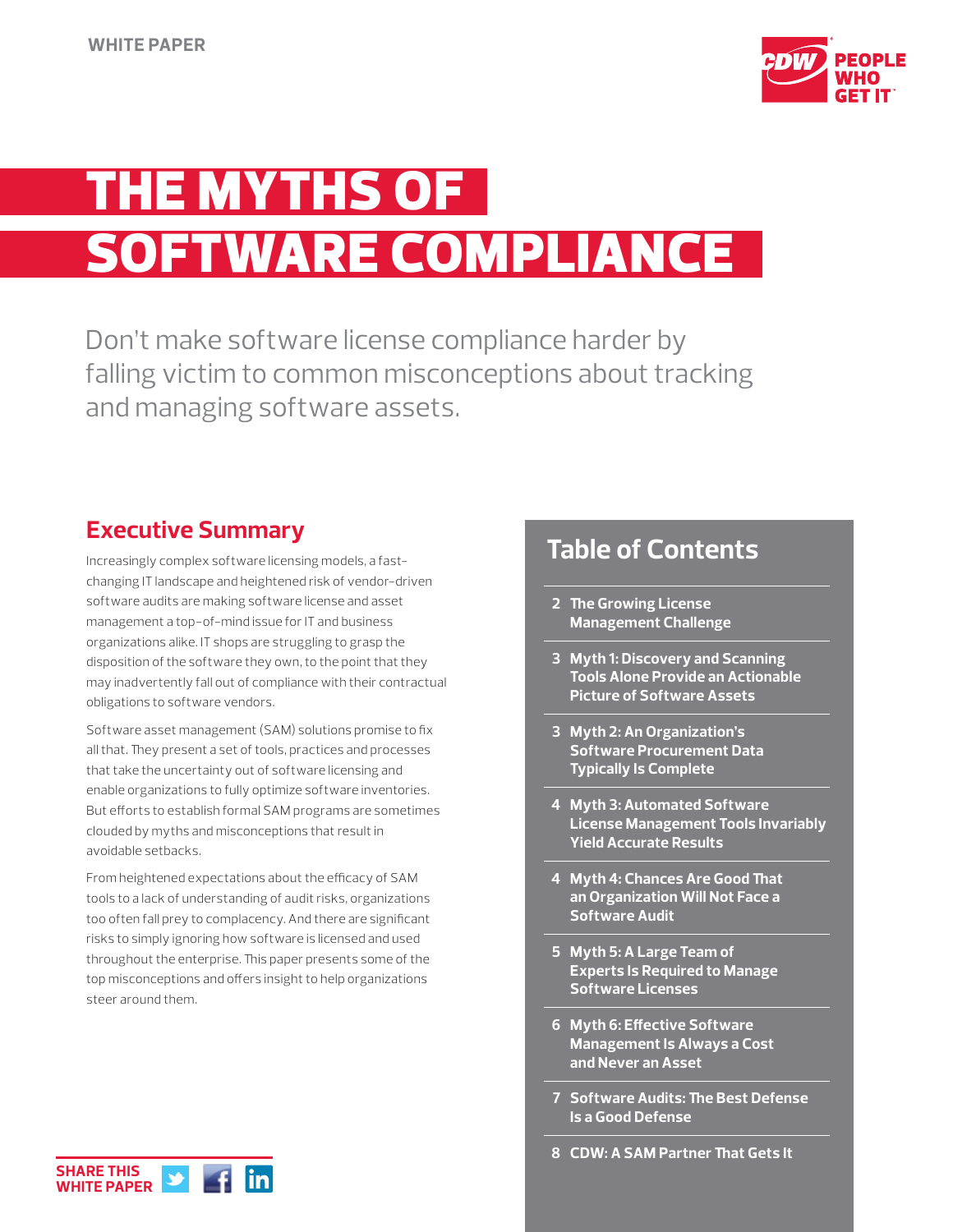## **The Growing License Management Challenge**

Software license compliance has emerged as a critical area of focus for organizations. Challenged by increasingly complex licensing models, a fast-changing IT landscape and the heightened risk of vendor-driven software audits, organizations are moving to deploy software license management systems and processes. But even as IT shops move to better discover, track, manage and remediate license compliance across the enterprise, they are falling victim to assumptions and misconceptions that can stymie their efforts and increase the risk of attracting an expensive software audit.

Gartner analyst Patricia Adams, in a MarketScope report on IT asset management (ITAM), wrote that Gartner expects market penetration of asset management solutions to increase from about 45 percent in 2011 to 70 percent in 2016. These investments reflect growing awareness of the challenges facing organizations as they struggle to manage an increasingly diverse and expansive software portfolio.

Unfortunately, organizations must contend with misconceptions about license management even as they work to address it. In a presentation at the fall 2013 conference of the International Association of IT Asset Managers (IAITAM), Christof Beaupoil, president and co-founder of Aspera Technologies, laid out what he called common myths of strategic license management.

He argued that entities are often overconfident about the effectiveness of automated tools, and that they fail to grasp the breadth of the asset management challenge as it crosses technical, functional and operational boundaries. The success of an asset management program, he says, depends on a blend of advanced tools, adapted processes and committed management.

### **Drawing Fire**

Businesses can't afford to ignore the issue. According to BSA, an association of software vendors that promotes and enforces software compliance, the commercial value of pirated software deployed in the United States alone is nearly \$10 billion. That figure has motivated software vendors to rigorously support efforts to curb software piracy and license noncompliance.

Software publishers are turning to audits to challenge customers they suspect of being out of compliance, and the pace of those audits is going up. In its *2012 Key Trends in Software Pricing and Licensing* survey, analyst firm IDC and Flexera Software found that 64 percent of enterprises reported undergoing an audit or license review over the past 18 to 24 months. More than one-third of respondents (36 percent) reported being audited at least twice in that time period, while 10 percent reported more than three audits.

#### **New Challenges in Software Management**

Shifting application delivery models pose a challenge to software license and asset management programs. Virtualized environments, cloud-based services — including software-as-a-service (SaaS) applications — and bring-yourown-device (BYOD) mobile application scenarios are forcing organizations to scramble to manage new license models.

On the virtualization side, organizations face complex licensing schemes based on physical resources allocated to virtual machines. But virtualized environments cloud the relationship between software and hardware. Audit solutions may fail to identify software installed on virtual machines or to uncover the relationship between a virtual machine and physical host. Because these relationships often must be measured manually, sometimes by expensive consultants, it simply never gets done.

The cost of failure can be high. Organizations that conduct inaccurate audits and put the wrong kind of license against a database can easily face costs that range into the hundreds of thousands of dollars.

Cloud-based services turn the virtualization challenge on its head. Here, compliance isn't the issue as much as cost optimization. Cloud vendor contracts prevent organizations from using more software than they've licensed, but do little to prevent organizations from owning more licenses than they use. Software tailored to monitoring cloud-based application activity can help determine if a company is overprovisioned.

Shelfware and overprovisioning are constant concerns with cloud-based software. To avoid carrying too many licenses, managers must be disciplined in deleting virtual machines that are spun up by individuals or departments. Failure to do so risks carrying large numbers of so-called "orphaned" virtual machines that consume licenses and inflate cost.

The outlook for BYOD mobile applications may be murkiest of all. Mobile device usage in the enterprise is exploding. A global survey of 1,700 senior IT decision-makers by Citrix Systems found that 74 percent allow or encourage use of personal mobile devices in the enterprise.

Yet, BYOD presents a compliance management challenge. In theory, employee-owned applications that connect to the corporate network may be subject to corporate licensing rules. For instance, if an employee uses a BYOD device to check work email while logged on to the corporate network, the organization needs to own a license for the app on that device, even if the employee has a personal license of his own.

Some organizations are considering enterprise app stores, modeled after consumer venues such as Apple's App Store or Google Play, as a solution to streamline software delivery and license management. However, these are not yet widely deployed.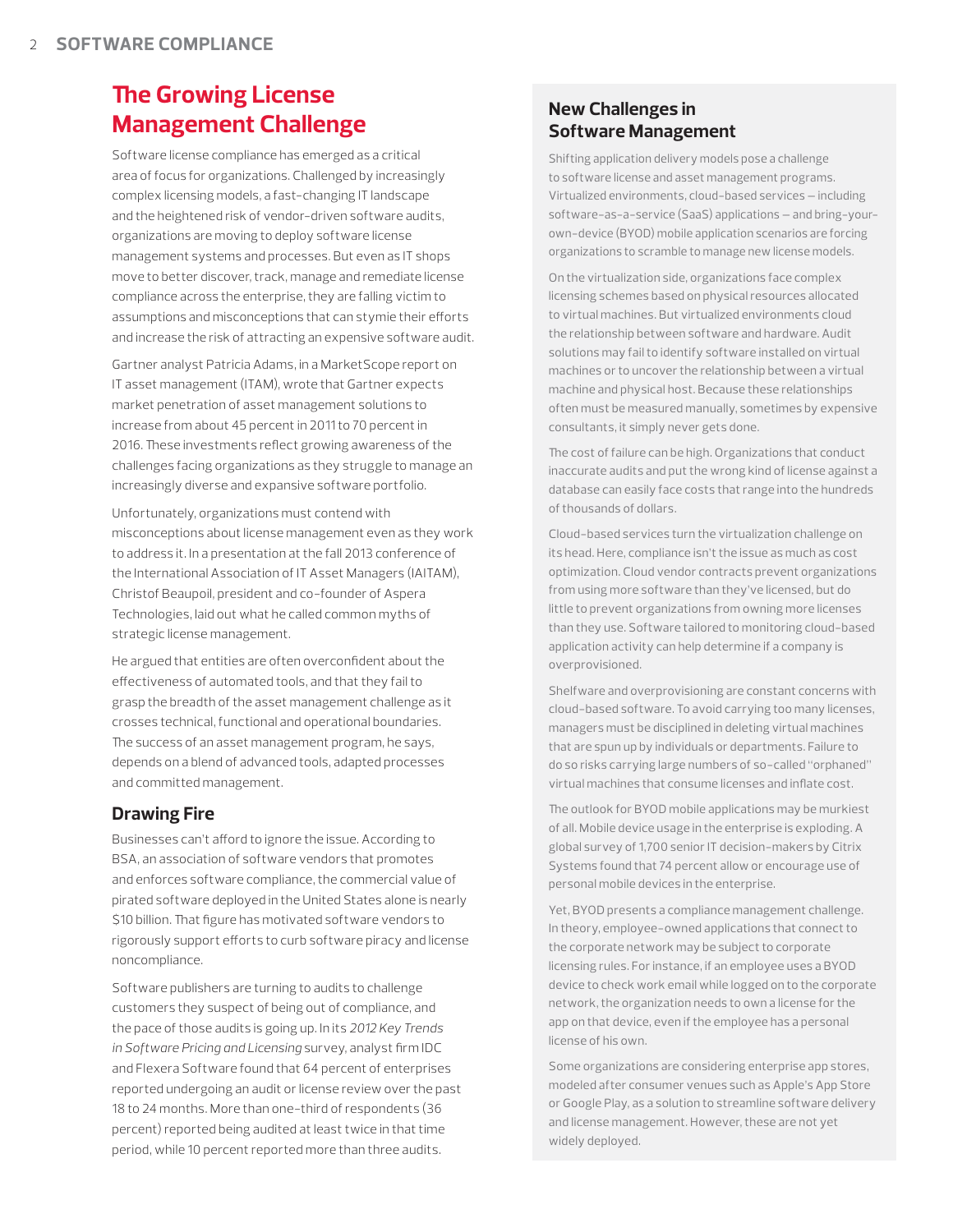Faced with increasingly diverse application ecosystems, growing license complexity and a greater risk of being audited, organizations are compelled to take action. But to do so effectively, they must avoid misconceptions and pitfalls that can hamper their efforts.

### **Myth 1: Discovery and Scanning Tools Alone Provide an Actionable Picture of Software Assets**

Companies of all sizes struggle to gain visibility and control over software license management. However, it's not for lack of trying. In the *2012 Key Trends* survey, 82 percent of enterprises describe managing software licenses as either important or very important, up from 72 percent the year before. However, a common mistake that organizations make is to rely too much on automated software discovery and scanning tools.

While highly logical, the first thing companies often do when initiating a license management effort is to deploy a software discovery and scanning tool. Such tools can be highly effective;

### **The BSA and SIIA: Keeping an Eye on Software**

BSA and the Software & Information Industry Association are industry trade groups broadly concerned with intellectual property ownership and anti-piracy efforts. While both organizations represent and advocate for software publishers, SIIA takes a broader focus, with a membership that includes media, content and software publishing firms.

Both organizations maintain whistleblower programs that offer cash rewards to employees who report verifiable instances of software piracy, and both conduct software audits of companies suspected of noncompliance. While larger enterprises undergo audits as part of their contractual agreements with software vendors, smaller companies typically don't draw audits unless they are reported by an employee or other party.

Peter Beruk, senior director of compliance marketing for BSA, says his organization fielded about 2,025 allegations of piracy in the United States in 2013, a number of which were formally investigated. Globally, BSA conducted about 12,000 piracy investigations, according to Beruk.

Figures for settlements are not available, but an August 2012 BSA report announced that the organization logged \$2.5 million in audit settlements during the first half of 2012 — an amount described as a "record period of settlements."

In addition to enforcement activities, both BSA and the SIIA maintain programs to promote license compliance. The Verafirm program at BSA, for instance, offers software and resources to help organizations pull their programs into compliance.

however, care must be taken to cover a number of nuances that can lead to shortfalls.

Companies that rely exclusively on scanning and discovery tools can find themselves missing crucial information needed to drive a proper assessment. Missing data can include:

- **•**Hardware configuration data needed for management of server software licenses, including number of processor cores and hard or soft partitioning for virtualization
- **•**Application-specific data that can be gleaned only from more comprehensive deep scans
- **•**Changed registry keys
- **•**Signatures and recognition rules used to identify standalone software (such as Microsoft Word) from suite-based products (such as Microsoft Office).

Another potential source of trouble comes from so-called "orphaned devices," which are not assigned to any cost center in the business. Orphaned devices include legacy systems or hardware that the organization has retired, but some of which remain in use because the hardware was never collected from users. As orphaned devices don't belong to a defined cost center, data gathered about them during a scan can go unassigned and essentially become lost in the system.

Organizations must grasp both the limitations and the role of discovery and scanning tools in the context of a license management program. These tools allow IT managers to see the applications installed on their systems, and offer some baseline intelligence for a software license management effort. But they will not provide insight into the actual licenses and entitlements associated with the software they detect.

## **Myth 2: An Organization's Software Procurement Data Typically Is Complete**

An organization concerned with facing down an audit must possess a clear, accurate and complete understanding of the software it has purchased and the commitments made under those purchases. Unfortunately, most organizations don't.

Some IT departments assume that procurement systems contain all the data needed to drive a license management effort. While these systems may support a license management effort, they are not tailored to capture all the specific types of data needed for such a project.

Thus, organizations frequently struggle with procurement data that is incorrect, incomplete or out of date. Among the procurement data that may be at issue:

**•Product SKU (Stock Keeping Unit):** A unique manufacturer article number used to automate the license inventory process. Without the SKU, publishers have no way to record product use rights.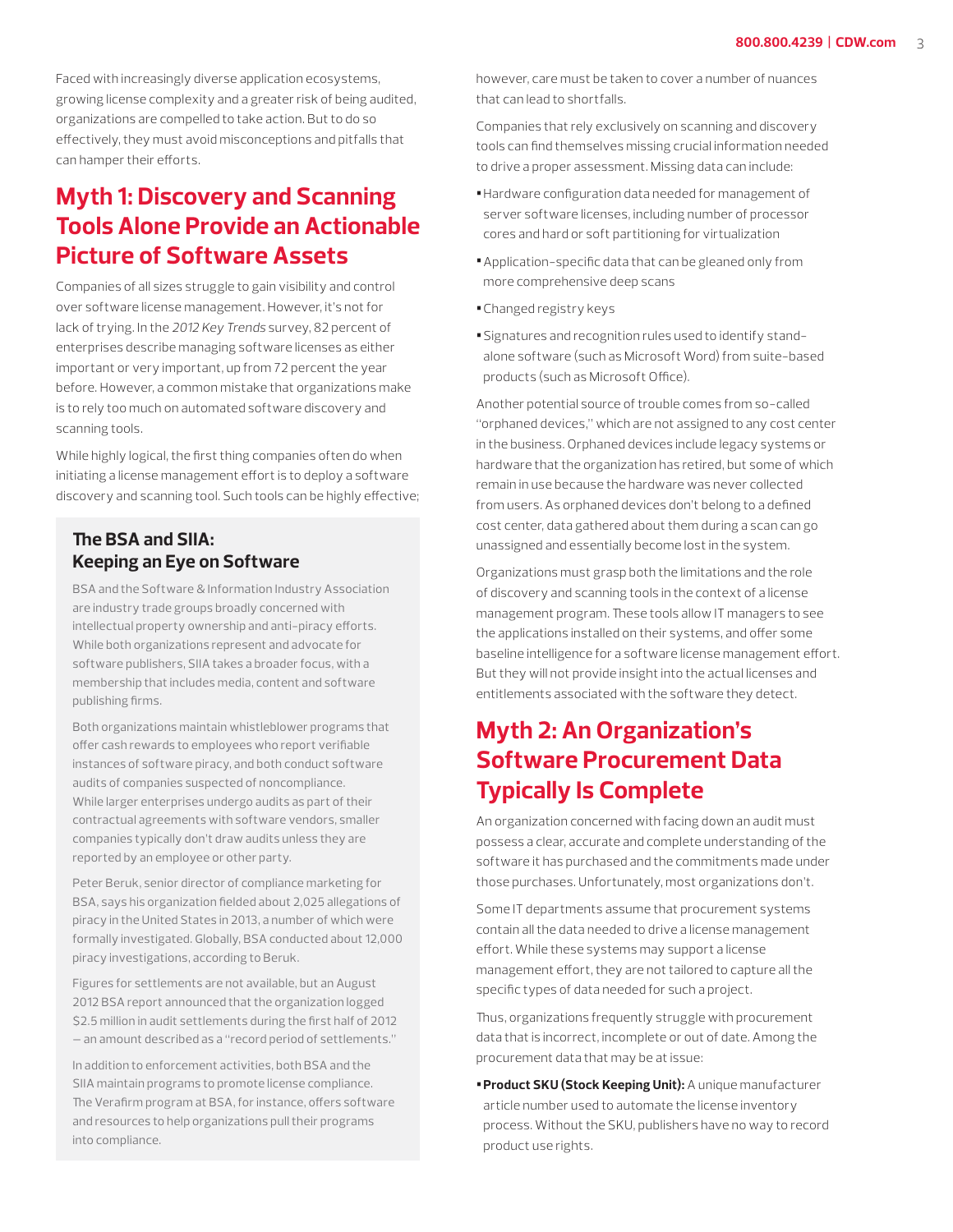- **•Pricing information:** Missing or incorrect price or currency information will foil financial evaluation.
- **•Contract number:** Needed to verify inherited product use rights and maintenance as well as milestone checks.
- **•Cost center information:** Required to assign ownership within the organization.
- **•Invoice date:** Vital for determining maintenance timeframes.

Organizations must dig through procurement histories and match recorded purchases against installed software and available licensing data.

From a process standpoint, the enterprise must centralize software procurement or struggle to track meaningful data about purchases that occur at the departmental (or individual) level. Even for organizations that funnel software purchases through a central authority, challenges remain. For instance, cloud providers make it easy for elements to sidestep centralized procurement channels.

Ultimately, spending management and procurement software enables a well-managed process that feeds critical data into a license management effort. But these systems are not tailored for license management and the unique metrics and data associated with it. A SKU catalog, for instance, can fill the gap and ensure that vital information is captured and tracked.

### **Myth 3: Automated Software License Management Tools Invariably Yield Accurate Results**

An effective license management program relies on advanced software, effective processes and proactive management to create data inventories that catalog information both about purchased software and the licensing terms and entitlements associated with it. Organizations that rely too heavily on tools to automate license management risk moving forward with poor or incomplete data.

For instance, relying on asset discovery tools to glean software technical data can yield large gaps in the resulting software inventory, including missing or incomplete data on these elements:

- **•**Product names
- **•**Product versions
- **•**Software configuration
- **•**Virtual machine to host relationships

Virtualized environments pose an ongoing challenge. Discovery tools may not be able to provide full visibility into these environments and the underlying hardware. Tools that link to the source management platform, such as VMware's vCenter Server, will provide more complete and reliable technical information about installed software.

Peter Beruk, senior director of compliance marketing at BSA, says administrators sometimes have significant expectations of their SAM tools. These tools depend on data drawn from IT management solutions used to install, configure and monitor the software on each platform in the organization.

If inputs from these data sources — such as Microsoft System Center Configuration Manager and Virtual Machine Manager, HP Asset Manager and Citrix Express Software Manager — are poor, the data going into the automated license management tool will be poor as well. Automated license management tools must be able to process different types of data coming from a variety of discovery and scanning tool sources.

Improving the performance of license management tools and yielding good data inventories takes a concerted effort that accounts for variables in software licensing and contracts. It's a process that requires the tool to be configured to match the proper license to each specific application or bundle.

Processes must also be adopted, with proper roles and responsibility established among staff, to ensure that data quality in the license management tool is tracked and monitored. Companies should avail themselves of consulting services offered by tool providers, as these can go a long way toward addressing holes that exist in the data flow. Consultants can also address the complexity of licenses, providing vital vendor- and application-specific insight that most organizations cannot afford to keep on staff.

### **Myth 4: Chances Are Good That an Organization Will Not Face a Software Audit**

Year by year, an organization's risk of a vendor software audit goes up. Numerous surveys and reports indicate that as many as two-thirds of all companies face a software audit each year. Notably, software vendors are investing more resources into audit functions.

A KPMG survey of 31 software vendors (representing more the 50 percent of the total revenue in the software industry) found that nearly 90 percent of vendors have a customer license compliance program in place, up from 64 percent in 2007.

Behind this heightened activity is a drive by software vendors to capture lost revenue. The KPMG survey found that more than half the vendors say unlicensed software reduced company revenue by at least 10 percent. And 48 percent of those vendors report that license compliance efforts generated additional revenue equivalent to 4 percent or more of annual software sales.

In short, software publishers have many reasons to conduct audits. Industry surveys confirm that larger organizations are more likely to draw vendor scrutiny than smaller firms.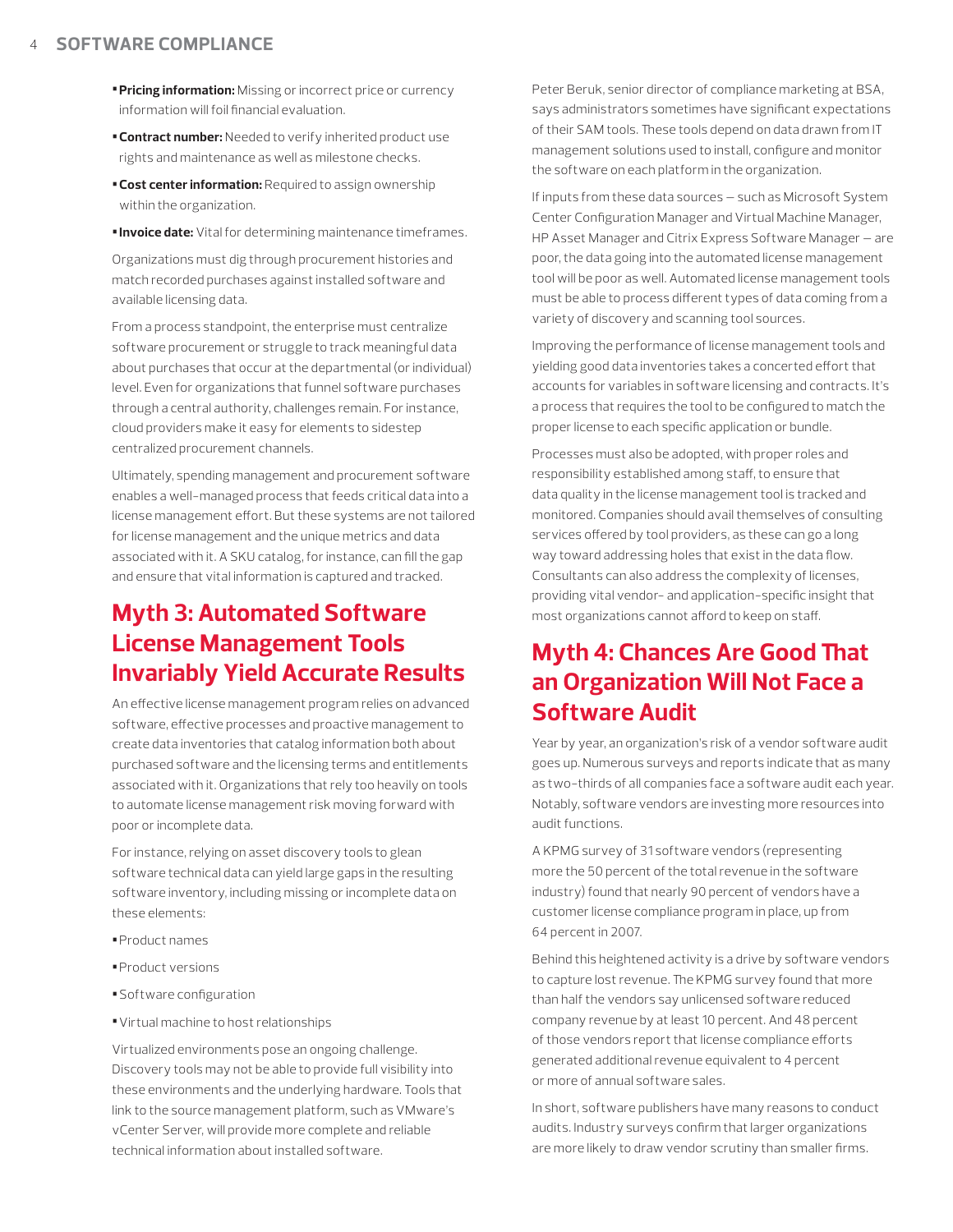#### **Risky Business: Software Compliance and Security**

Organizations have many reasons to stay on top of software compliance, not the least of which is the risk that renegade software installations pose to systems and networks. Lax license management and out-of-compliance software represent a significant risk to IT operations and lend an urgency to any license management effort.

The SANS Institute, in its report *Top 20 Critical Security Controls,* identified keeping an inventory of authorized and unauthorized software as a key step in securing infrastructure against threats. As the report notes, poorly controlled machines are "more likely to be either running software that is unneeded for business purposes, introducing potential security flaws, or running malware introduced by a computer attacker after a system is compromised."

The report advises IT organizations to deploy an application white list to limit software allowed on managed systems, and to employ software inventory tools and systems to track, control and configure deployed software. These and other recommended steps in the report mirror activities in most software asset management programs.

Many experts say the primary threat posed by unmanaged software is that of a Trojan horse infiltration, which open backdoors on the network that third parties can use to compromise systems and data.

In fact, enterprise size is a leading predictor of audit frequency, according to the *2012 Key Trends in Software Pricing and Licensing* survey by IDC and Flexera Software.

A variety of factors increase the chances of drawing an audit. Among the leading drivers:

- **•Size of the organization:** Large enterprises generally hold more licenses from more vendors in more complex environments than smaller firms. These factors present audit triggers to an organization's vendor pool. The likelihood of a large settlement for a vendor is also higher.
- **•Poor compliance history:** Organizations that are previously found to be out of compliance are at heightened risk of a review.
- **•Changed behavior:** Vendors analyze customer purchase patterns and compare them against historical behavior, as well as against industry norms and the behavior of similar companies. Canceled maintenance agreements, reduced license purchase volume and other changes all raise red flags.
- **•Organizational changes:** Mergers and acquisitions, growth or contraction, and other structural changes that can affect software usage increase the likelihood of an audit.

#### **How vendors select a customer for audit**



SOURCE: Ernst & Young, *Software Compliance Without Tears,* 2011

The smaller enterprise can generally elude scrutiny, in large part because they don't sign volume license agreements that include an audit clause. For smaller firms, something typically must happen to draw compliance into question — such as a disgruntled employee reporting a violation to the vendor or an association such as BSA.

### **Myth 5: A Large Team of Experts Is Required to Manage Software Licenses**

Software license management may seem an overwhelming task, but in truth a small, cross-functional team can address the scope of activities around software license compliance, provided that team adequately represents stakeholders across the organization. Among the functional areas that should be represented on a software compliance team:

- **•Executive-level sponsor:** An executive at the C-level, often the CIO, must be engaged with the team to provide umbrella authority and ensure compliance with team initiatives across the organization. This team member is also vital for informing top management of compliance activities.
- **•IT management:** Depending on the size of the organization, multiple IT managers might serve on the team to represent users and data center administrators. Regardless, the IT representative should manage key operational details of the group's activities, including deployment of scanning, discovery and management software systems, and management of data-gathering activities. The IT representative is often assigned leadership of the crossfunctional compliance team.
- **•Procurement/finance:** Finance is another core stakeholder in the license management effort. This representative is responsible for reviewing, adapting and managing the software procurement processes to ensure license compliance and tracking of assets. This person also ensures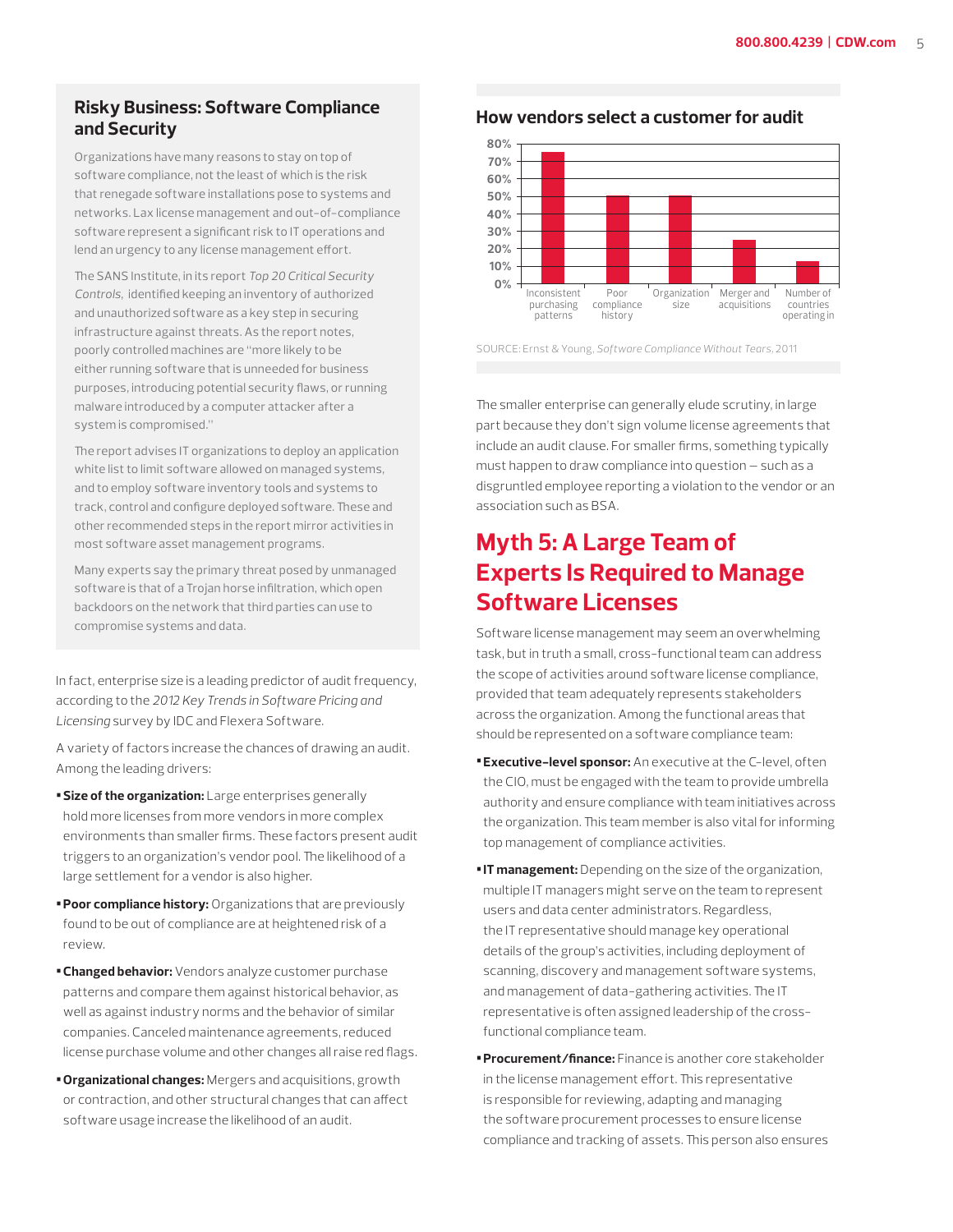that procurement systems and software work effectively with asset management systems. Increasingly, compliance efforts are driven from the finance side of an organization, with the result that the procurement/finance team member is sometimes involved in a leadership role.

**•Compliance officer:** In larger organizations, a compliance officer may be needed to address team efforts within the broader context of corporate governance and best practices.

Matt Fisher, vice president of marketing and communication at SAM tools provider Snow Software adds that every compliance team needs "one person who actually knows what they are doing when it comes to specific vendors' licensing schemes." Many businesses don't have this expertise on staff, and hiring a full-time employee to obtain it often doesn't make financial sense. Snow suggests that organizations consider third-party consulting services to engage this expertise at a reasonable cost.

Ultimately, the success of a license management and remediation program hinges on executive support and effective interaction among organizational stakeholders. A select team of engaged experts can provide the support and oversight a software compliance effort needs to succeed.

### **Myth 6: Effective Software Management Is Always a Cost and Never an Asset**

Discovery, management and remediation activities around software licensing can be expensive and disruptive. A company with 50,000 employees can expect to employ four full-time staff members in a license management effort, according to Aspera Technologies' Beaupoil. Businesses must also budget for software and consulting services.

Less well understood are the financial benefits an effective software license program can deliver.

According to the experts, a license management program can produce quick returns on investment, paying for itself within the span of one to two years. A *Software Efficiency Report* by IAITAM and Opinion Matters found that unused software costs organizations an average of \$414.50 per PC. The survey also found that 83 percent of managers report having undeployed "shelfware" in the enterprise, with an average of 23 percent of all purchased software never having been installed.

Among the financial benefits of a software license management program:

**•Elimination of shelfware:** If a substantial portion of purchased software is never installed or deployed, eliminating shelfware from inventories could reduce software expenditures by as much as one-fifth.

#### **Why Software License and Asset Management Projects Fail**

Software license and asset management projects are a significant undertaking, requiring the active and sustained engagement of both business and technical/ IT management. Unfortunately, these programs often struggle and fail to deliver the promise of rational, efficient and comprehensive oversight of software assets across the enterprise. Among the reasons:

- **•Failure to scope:** Organizations that rush into a software asset management program without adequate planning can find themselves facing an unmanageable task. Snow Software's V.P. of Marketing and Communication, Matt Fisher, warns that many are surprised by the scope of their license management efforts. Be mindful of the scope and scale of the task ahead and budget time and money accordingly.
- **•Failure to iterate:** Organizations that are just getting started should consider breaking the task into smaller portions, targeting first a specific geography, a welldefined hardware profile (only desktop PCs, for example) or a single vendor's installed products. This reduces the scope of mistakes and allows the team to apply lessons from these efforts as they move forward in successive phases of the project.
- **•Failure to define success:** Goals are a foundational component of any successful license management effort. Organizations that are out of compliance should factor in the cost of retroactively paying for licenses into the success matrix and cast "planned cost" as a success metric against the unplanned cost of a software audit. An effective SAM program will establish metrics to recognize achievements such as reducing the number of unused or underutilized licenses, which can help sell SAM efforts to executive management.
- **•Failure to gain executive sponsorship:** As a crossfunctional effort that can impact and, at times, disrupt operations across the enterprise, a successful license management program requires executivelevel support. The active engagement of a C-level executive is necessary to carry a top-down mandate to the organization, while also selling the effort to executive management.
- **•Failure to engage stakeholders:** Projects that fail to engage key stakeholders often struggle. A large, dedicated team is not required, but a successful effort must get buy-in from the organization and all affected departments. A SAM program should recruit key representatives from affected units, including IT, finance, procurement, human resources and executive management. Larger organizations may add a data center IT representative, as well as a governance officer to ensure compliance with best practices.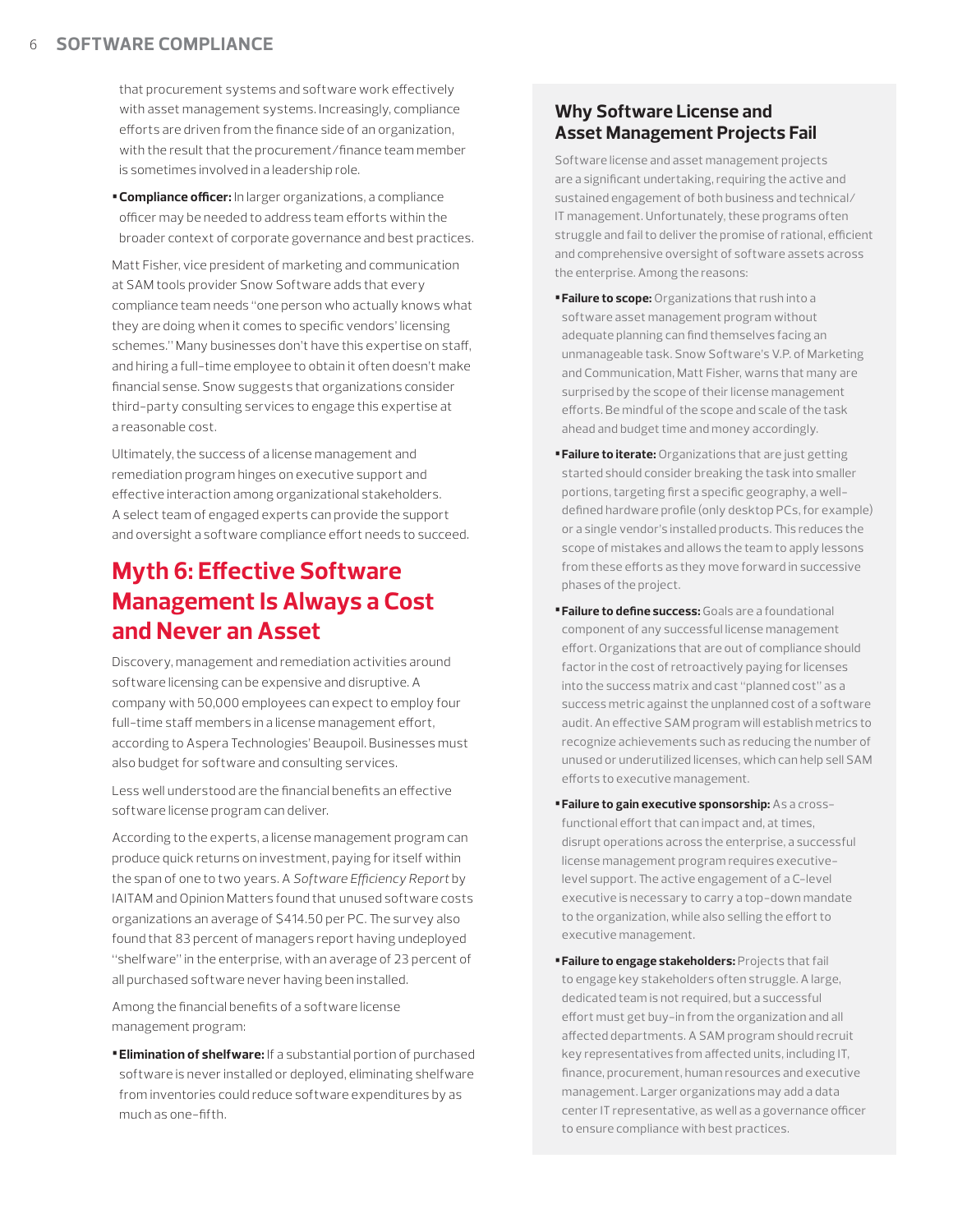- **•Implementation of pooling:** Software maintenance accounts for 80 percent of license costs over the course of a contract. Yet as much as 30 percent of licenses are often no longer being used or are not being used correctly. For instance, a company that shrinks its workforce may develop a stockpile of available licenses, yet fail to recycle those assets (a practice called pooling) during deployments. Right-sizing software license inventories can significantly reduce the annual cost of software contracts.
- **•Enhanced negotiation:** Improved visibility into software inventory, usage and trends allows companies to hammer out better terms with software vendors during contract negotiations.
- **•Reduced risk:** Software audits routinely produce settlements in the hundreds of thousands (and sometimes even millions) of dollars, not counting costs associated with defending audits. The *Express Metrix 2013 Software Audit Industry Report* found that 24 percent of audits among those surveyed yielded costs between \$50,000 and \$250,000. License management programs swap an expensive, unplanned cost for more economical planned costs.

Companies that establish an effective software license optimization regime realize additional benefits. For instance, tools and data can help an organization determine software costs associated with changes such as adding personnel or updating data center assets.

### **Software Audits: The Best Defense Is a Good Defense**

When it comes to experiencing a software audit, it's not a matter of if, but when. According to a report by CDW and CIO Custom Solutions Group, nearly two-thirds of all businesses in the United States will be audited by at least one software vendor over the next year. Yet, nearly half of respondents to an IDG Research Services survey reported feeling somewhat or not at all prepared to defend an audit. Only 10 percent of survey respondents said they felt extremely well prepared.

This lack of preparation is born out by Opinion Matters' *Software Efficiency Report,* which surveyed 500 companies and found that 52 percent of enterprises are using spreadsheets to record part or all of their software license data. Further, 12 percent have no process to track software licenses at all. For these organizations, facing down a software audit can be incredibly challenging.

BSA's Senior Director of Compliance Marketing, Peter Beruk, says the first rule of defending a software audit is not to

ignore the software audit. "If you ignore the request, people are going to think you really have something to hide," he says, urging companies to get ahead of the problem. "Engage your management. Engage your legal counsel."

Audited companies must promptly gather key information and begin mounting a defense. An initial order of business will be forming an audit defense team, if one doesn't exist already as part of the company's license management program. That team will need to include executive-level sponsorship to ensure that business units comply with mandates and to apprise top-level management.

The audit process can be prolonged. The Express Metrix survey found that nearly half of organizations were given a month or more to prepare for an audit, while the entire process, from initial request to close of action, often stretches for months.



#### **Length of Audit**

SOURCE: *Express Metrix 2013 Software Audit Industry Report*

Organizations should use the available time to gather key information, including:

- **•**Purchase records and proofs of purchase
- **•**Invoices and sales receipts from vendors
- **•**Manuals and certificates of authenticity
- **•**Comparison of purchased licenses to installed software

Ultimately, the best defense against an audit is not to trigger one. And in this regard, the best protection could be to deploy IT asset management tools. The Express Metrix survey showed that organizations that had implemented IT asset management reported an audit rate of 46 percent over the previous two years, compared with a 68 percent rate for organizations without such tools. By deploying SAM tools, companies stand to significantly lower the chance of audit.